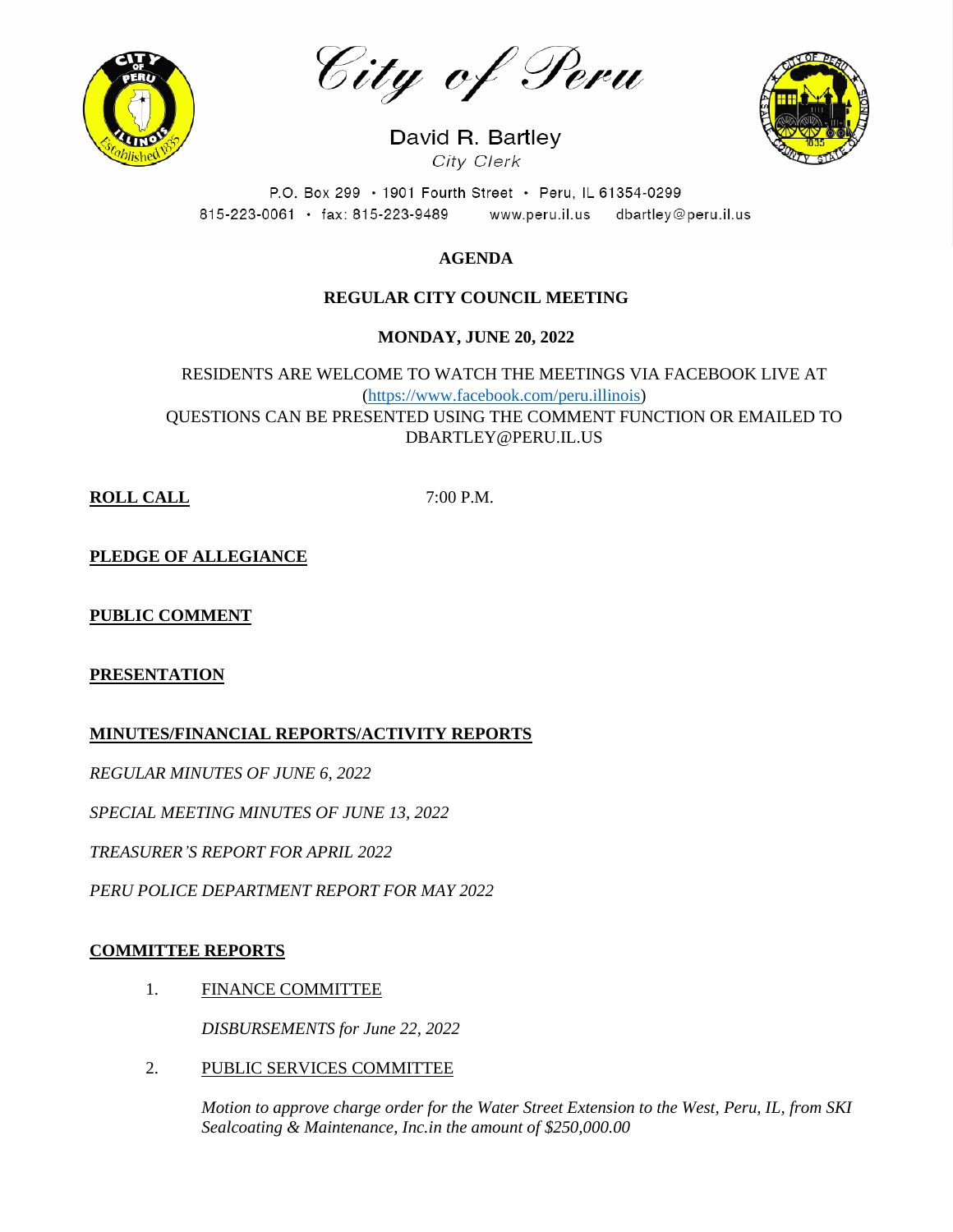*Motion to authorize rodder pump replacement on the City's Vactor truck in the amount of \$24,104.10 with Standard Equipment Company.*

*Motion to approve a proposal from 258Xtreme for various (extreme air, rock wall, obstacle course, bounce house, 2 slides, zipline, bungee run) for Taste of the Illinois Valley in the amount of \$29,045.00*

*Motion to approve the purchase of a 2014 Ford F250 pickup truck from Autoland Outlet, Inc. in the amount of \$39,233.00*

### 3. FIRE & POLICE COMMITTEE

*Motion to approve the start date for #1 on the fire department eligibility list to start July 11, 2022 to fill vacancy due to a retirement.*

*Motion to offer firefighter engineer position to #2 on the fire department eligibility list to start August 8, 2022 to fill vacancy due to a retirement.*

### **REPORT OF CITY ATTORNEY/ORDINANCES AND RESOLUTION**

*AN ORDINANCE ANNEXING AND ZONING CERTAIN TERRITORY COMMONLY KNOWN AS 35102 1500 NORTH AVENUE IN BUREAU COUNTY TO THE CITY OF PERU, ILLINOIS, AS SOUGHT BY THE PETITION OF DAVID M. NEILL (Bureau County PINs 18-13-100-008 & 18-13-300-013 - 46.9± acres)*

*ORDINANCE 6665 APPROVING THE REDEVELOPMENT PLAN AND PROJECTS FOR THE PERU MVP TAX INCREMENT FINANCING (TIF) DISTRICT (EXHIBIT C-PLAN IS ATTACHED SEPARATELY)*

*ORDINANCE 6666 DESIGNATING THE REDEVELOPMENT PROJECT AREA FOR THE PERU MVP TIF DISTRICT*

*ORDINANCE 6667 ADOPTING TAX INCREMENT ALLOCATION FINANCING FOR THE PERU MVP TIF DISTRICT.*

*AN ORDINANCE AUTHORIZING THE PURCHASE AND SALE OF CERTAIN REAL PROPERTY PURSUANT TO THE SALES AND PRE-DEVELOPMENT AGREEMENT BY AND BETWEEN CITY OF PERU, AN ILLINOIS HOME-RULE MUNICIPAL CORPORATION, AND BUILDING MATERIALS MANUFACTURING CORPORATION, A DELAWARE CORPORATION, DATED APRIL 28, 2022.*

*AN ORDINANCE AUTHORIZING THE EXECUTION OF A JOINT-USE POLE ATTACHMENT AGREEMENT WITH MCC NETWORKS, LLC*

#### **PROCLAMATIONS**

#### **UNFINISHED BUSINESS**